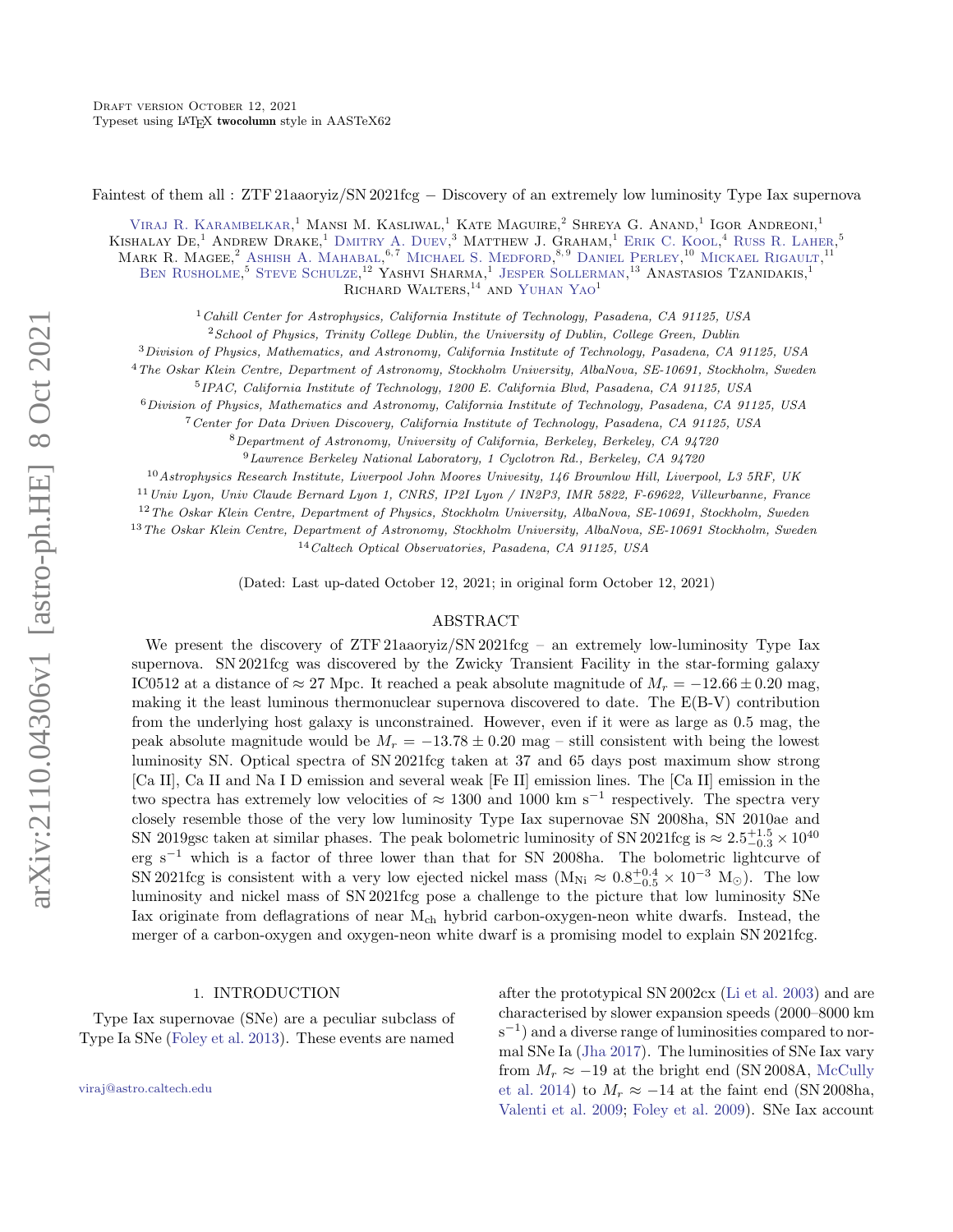for  $\sim$  31% of the total SN Ia rate [\(Foley et al.](#page-8-0) [2013\)](#page-8-0) and are believed to be associated with thermonuclear explosions of white dwarfs [\(Jha](#page-8-1) [2017\)](#page-8-1). However, their exact progenitors and explosion mechanisms still remain unknown.

Four SNe Iax have been discovered with very low luminosities ( $M_V \approx -14$ ) and explosion energies – SN 2008ha  $(M_V = -14.2,$  [Valenti et al.](#page-9-2) [2009;](#page-9-2) [Foley et al.](#page-8-2) [2009\)](#page-8-2), SN 2010ae  $(-13.8 > M_V > -15.3,$  [Stritzinger et al.](#page-9-3) [2014\)](#page-9-3), SN 2019gsc (M<sub>r</sub> =  $-13.9$ , [Srivastav et al.](#page-9-4) [2020;](#page-9-4) [Tomasella et al.](#page-9-5) [2020\)](#page-9-5) and SN 2019ttf (M<sub>r</sub>  $\approx$  -14, [De](#page-8-3) [et al.](#page-8-3) [2020\)](#page-8-3), although only the first three have been studied extensively. These SNe have low ejected nickel masses ( $\sim 10^{-3}$  M<sub>☉</sub>) and a faster evolution than their brighter counterparts. Several explosion mechanisms have been proposed to account for the low luminosities and nickel masses of faint SNe Iax – partial deflagration of a hybrid CONe white dwarf [\(Kromer et al.](#page-9-6) [2015\)](#page-9-6), merger of a CO and ONe white dwarf [\(Kashyap](#page-9-7) [et al.](#page-9-7) [2018\)](#page-9-7), a helium-nova [\(McCully et al.](#page-9-1) [2014\)](#page-9-1), an ultra-stripped electron-capture SN [\(Pumo et al.](#page-9-8) [2009\)](#page-9-8), a "fallback" massive star SN [\(Moriya et al.](#page-9-9) [2010\)](#page-9-9). However, the small sample of these events makes it difficult to distinguish between these models.

In this Letter, we present the discovery of ZTF 21aaoryiz or SN 2021fcg – the least luminous member of the SN Iax class. SN 2021fcg has peak  $M_r = -12.66 \pm 0.20$ and is the lowest luminosity thermonuclear SN discovered to date. Here, we present optical photometric and spectroscopic follow-up of this transient. In Section [2,](#page-1-0) we describe the discovery and details of our follow-up observations. In Section [3](#page-2-0) we analyse the light curve to derive ejecta masses. In Section [4,](#page-4-0) we present the spectroscopic evolution of this SN. In Section [5,](#page-5-0) we discuss this SN in the context of different formation scenarios. We conclude with a summary of our results in Section [6.](#page-7-0)

# <span id="page-1-0"></span>2. DISCOVERY AND FOLLOW-UP OBSERVATIONS

## 2.1. Discovery

SN 2021fcg was discovered by the Zwicky Transient Facility (ZTF, [Bellm et al.](#page-8-4) [2019;](#page-8-4) [Graham et al.](#page-8-5) [2019;](#page-8-5) [Dekany et al.](#page-8-6) [2020\)](#page-8-6), which runs on the Palomar 48 inch (P48) Oschin Schmidt telescope. The first realtime alert [\(Patterson et al.](#page-9-10) [2019\)](#page-9-10) was generated on 20210308.22 UT (MJD 59281.22) at J2000 coordinates of  $\alpha = 09^{\text{h}}04^{\text{m}}32.37^{\text{s}}, \delta = +85^{\text{d}}29^{\text{m}}48.44^{\text{s}}$ . The transient was automatically tagged as a supernova candidate by a machine-learning-based Alert-Classifying Artificial Intelligence program (ACAI; Duev et al. in prep). It was later flagged by the Census of Local Universe program (CLU, see [De et al.](#page-8-3) [2020](#page-8-3) for details) that identifies transients associated with nearby  $( $200 \text{ Mpc}$ ) galaxies$ on the Fritz portal [\(van der Walt et al.](#page-9-11) [2019;](#page-9-11) [Duev et al.](#page-8-7) [2019;](#page-8-7) [Kasliwal et al.](#page-9-12) [2019\)](#page-9-12). Figure [1](#page-2-1) shows the ZTF discovery image of this transient.

## 2.2. Host Galaxy and Extinction

SN 2021fcg is located on the outskirts of the star forming spiral galaxy IC0512 at a physical separation of  $\approx 7.5$ kpc (angular separation  $\approx 53''$ ) from the nucleus (Fig-ure [1\)](#page-2-1). The host galaxy has a redshift of  $z = 0.005384$ and a heliocentric velocity of 1614±10 km s−<sup>1</sup> [\(Kourkchi](#page-9-13) [& Tully](#page-9-13) [2017\)](#page-9-13). Correcting for the Virgo Infall, Shapley cluster and Great Attractor [\(Mould et al.](#page-9-14) [2000\)](#page-9-14) gives a distance modulus  $\mu = 32.14 \pm 0.15$  mag (we use  $H_0 = 73$  $\mathrm{km} \mathrm{~s}^{-1} \mathrm{~Mpc}^{-1}$  $\mathrm{km} \mathrm{~s}^{-1} \mathrm{~Mpc}^{-1}$  $\mathrm{km} \mathrm{~s}^{-1} \mathrm{~Mpc}^{-1}$  in this paper)<sup>1</sup>.

The Galactic extinction along the line of sight to this galaxy is  $A_V = 0.208$  mag [\(Schlafly & Finkbeiner](#page-9-15) [2011\)](#page-9-15), for a standard reddening law with  $R_V = 3.1$ . We cannot estimate extinction due to the host galaxy accurately as our spectra do not show any absorption lines from the host. However, the supernova is located in the outskirts of the host galaxy where the host extinction is likely low (Figure [1\)](#page-2-1). We thus adopt  $E(B-V)_{\text{tot}} = E(B V$ <sub>MW</sub> = 0.068 mag. We discuss the implications of host extinction on our absolute magnitude estimates in Section [3.](#page-2-0)

# 2.3. Follow-up observations

The field containing SN 2021fcg was observed on several epochs by the ZTF camera on P48 in the  $g, r$  and i bands. The images were processed by the ZTF Data System Pipelines [\(Masci et al.](#page-9-16) [2019\)](#page-9-16) which perform image subtraction based on the ZOGY algorithm [\(Zackay](#page-9-17) [et al.](#page-9-17) [2016\)](#page-9-17). We performed forced point spread function photometry at the location of the transient in all subtracted ZTF images. We obtained additional  $g, r, i$ bands photometric observations with the Spectral Energy Distribution Machine (SEDM, [Blagorodnova et al.](#page-8-8) [2018;](#page-8-8) [Rigault et al.](#page-9-18) [2019\)](#page-9-18) mounted on the 60 inch telescope at Palomar (P60) on MJD 59306 and 59318. We also observed the field in  $r$ -band with the Alhambra Faint Object Spectrograph and Camera (ALFOSC) at the 2.56m Nordic Optical Telescope (Spain) on MJD 59367. We reduced the data with the  $PyNOT<sup>2</sup>$  $PyNOT<sup>2</sup>$  $PyNOT<sup>2</sup>$  pipeline. Finally, the field was also observed by the ATLAS survey [\(Tonry et al.](#page-9-19) [2018;](#page-9-19) [Smith et al.](#page-9-20) [2020\)](#page-9-20). We used the

<span id="page-1-1"></span> $<sup>1</sup>$  [Theureau et al.](#page-9-21) [\(2007\)](#page-9-21) report a Tully-Fisher distance modulus</sup> of  $31.82 \pm 0.41$  mag using  $H_0 = 57$  km s<sup>-1</sup>. Adopting  $H_0 = 73$  km s−<sup>1</sup> Mpc−<sup>1</sup> will reduce this distance modulus, making SN 2021fcg even lower luminosity than reported here

<span id="page-1-2"></span><sup>2</sup> <https://github.com/jkrogager/PyNOT>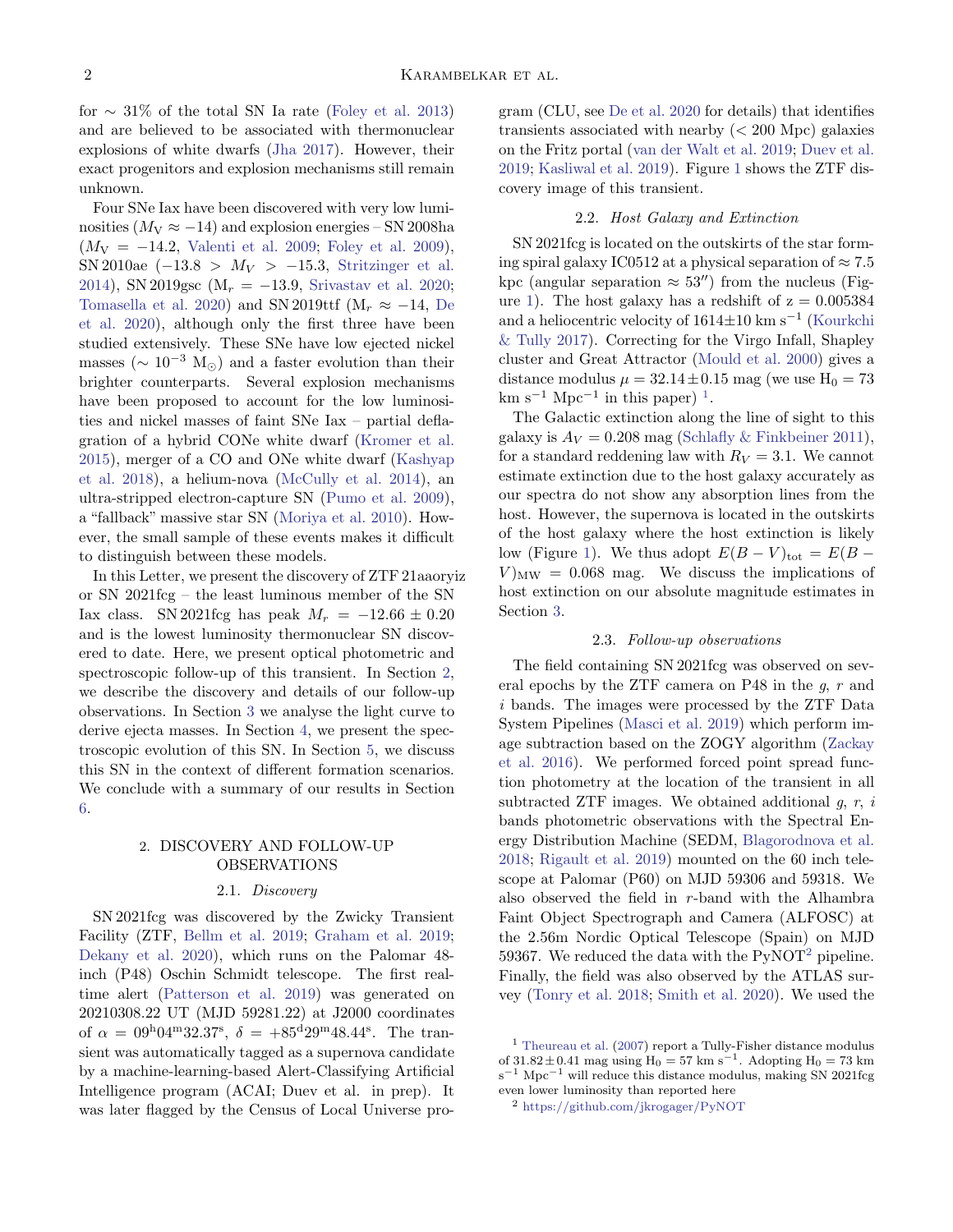## $SN 2021FCG / ZTF 21A AORYIZ$  3



<span id="page-2-1"></span>Figure 1. ZTF r-band science, reference and difference discovery images of SN 2021fcg. The position of the supernova is marked with a yellow circle. The science image was taken on MJD 59281.22.

ATLAS forced photometry service<sup>[3](#page-2-2)</sup> to query all photometric measurements at the location of SN 2021fcg. We combined measurements from same-day observations by taking a weighted mean of the flux using the inverse of the square of the flux uncertainties as weights. All photometric measurements  $(3-\sigma$  detections and  $5-\sigma$  upper limits) are listed in Table [1.](#page-3-0)

Our spectroscopic followup comprises of two optical spectra obtained with the Low Resolution Imaging Spectrograph (LRIS, [Oke et al.](#page-9-22) [1995\)](#page-9-22) on the Keck I 10 m telescope. The spectra were obtained on MJD 59318 and 59344 corresponding to  $+37$  days and  $+63$  days after the  $r$ -band maximum of SN 2021fcg. The spectra were reduced using the IDL-based tool lpipe [\(Perley](#page-9-23) [2019\)](#page-9-23).

## 3. LIGHT-CURVE ANALYSIS

<span id="page-2-0"></span>Figure [2](#page-4-1) shows the light-curve of SN 2021fcg.

We constrain the explosion time between MJD  $59265.28 < t_{\rm exp} < 59275.16$  (based on the latest, deepest non-detection and the first detection). The  $q$ -band light curve of SN 2021fcg has only three points that do not show significant evolution and hence samples the supernova around the peak. We report the mean of the three detections as the peak g-band magnitude. We also report the mean of the first two o-band detections as the peak o magnitude, however this is poorly constrained as the latest o upper limit prior to first detection is shallower than the first detection. We cannot constrain the c-band peak from our two detections. To determine the peak brightness in the r-band, we use the light curve of SN 2019gsc as a template and fit the stretched-scaled template to the observed light curve of SN 2021fcg.

The extinction corrected peak apparent magnitudes of SN 2021fcg are  $m_o^{\text{peak}} = 19.54 \pm 0.28$ ,  $m_g^{\text{peak}} = 20.16 \pm 0.28$  $0.24$  and  $m_r^{\text{peak}} = 19.48 \pm 0.14$  on MJD 59284.0 $\pm 1.5$  days. This corresponds to  $M_o^{\text{peak}} = -12.60 \pm 0.32$ ,  $M_g^{\text{peak}} =$  $-11.66 \pm 0.42$  and  $M_r^{\text{peak}} = -12.66 \pm 0.20$  mag.

This makes SN 2021fcg the lowest luminosity SN discovered to date. The faintest previously known SN-Iax are SN 2019gsc ( $M_{\rm g}^{\rm peak} = -13.58 \pm 0.15$ ,  $M_{\rm r}^{\rm peak} =$ −14.28 ± 0.15, [Tomasella et al.](#page-9-5) [2020;](#page-9-5) [Srivastav et al.](#page-9-4) [2020\)](#page-9-4), SN 2010ae  $(M_{\rm g}^{\rm peak} = -14.2 \pm 0.5, M_{\rm r}^{\rm peak} =$  $-14.6 \pm 0.5$ , [Stritzinger et al.](#page-9-3) [2014\)](#page-9-3) and SN 2008ha  $(M_{\rm g}^{\rm peak} = -13.89 \pm 0.14, M_{\rm r}^{\rm peak} = -14.25 \pm 0.14,$  [Valenti](#page-9-2) [et al.](#page-9-2) [2009\)](#page-9-2). SN 2021fcg is more than a magnitude fainter than these SNe (see Figure [5\)](#page-7-1).

We note that extinction from the host galaxy can increase our estimate of the peak brightness. In the absence of any host extinction indicators (Sec. 2.2), we use the  $(g - r)$  color of SN 2021fcg to examine the effect of host extinction on our measurements. The  $(g - r)$ color of  $SN 2021$  fcg at the r-band peak corrected for Galactic extinction is  $0.60 \pm 0.29$  mag. The corresponding value for SN 2008ha is  $0.57\pm0.03$  mag, SN 2019gsc is  $0.42\pm0.12$  mag and SN 2010ae is  $0.42\pm0.04$  mag [\(Srivas](#page-9-4)[tav et al.](#page-9-4) [2020;](#page-9-4) [Foley et al.](#page-8-2) [2009;](#page-8-2) [Stritzinger et al.](#page-9-3) [2014\)](#page-9-3). SN 2008ha and SN 2019gsc had no significant host extinction, while  $E(B-V)_{host} = 0.3$  is the most appropriate value for SN 2010ae [\(Srivastav et al.](#page-9-4) [2020;](#page-9-4) [Stritzinger](#page-9-3) [et al.](#page-9-3) [2014\)](#page-9-3). If SN 2021fcg has similar peak colors as the other low luminosity SNe, the host extinction is  $E(B-V)_{\text{host}} \approx 0.2_{-0.2}^{+0.3}$ . Using  $E(B-V)_{\text{host}} = 0.2$  gives  $M_{r,peak} = -13.16 \pm 0.20$ . Even with the  $E(B-V) = 0.5$ , SN 2021fcg has  $M_{r,peak}$  = -13.78 ± 0.20 and is still among the lowest luminosity thermonuclear supernova discovered to date. However, no relation between SN Iax peak colors has been established, so these extinction estimates are representative at best.

<span id="page-2-2"></span><sup>3</sup> https://fallingstar.com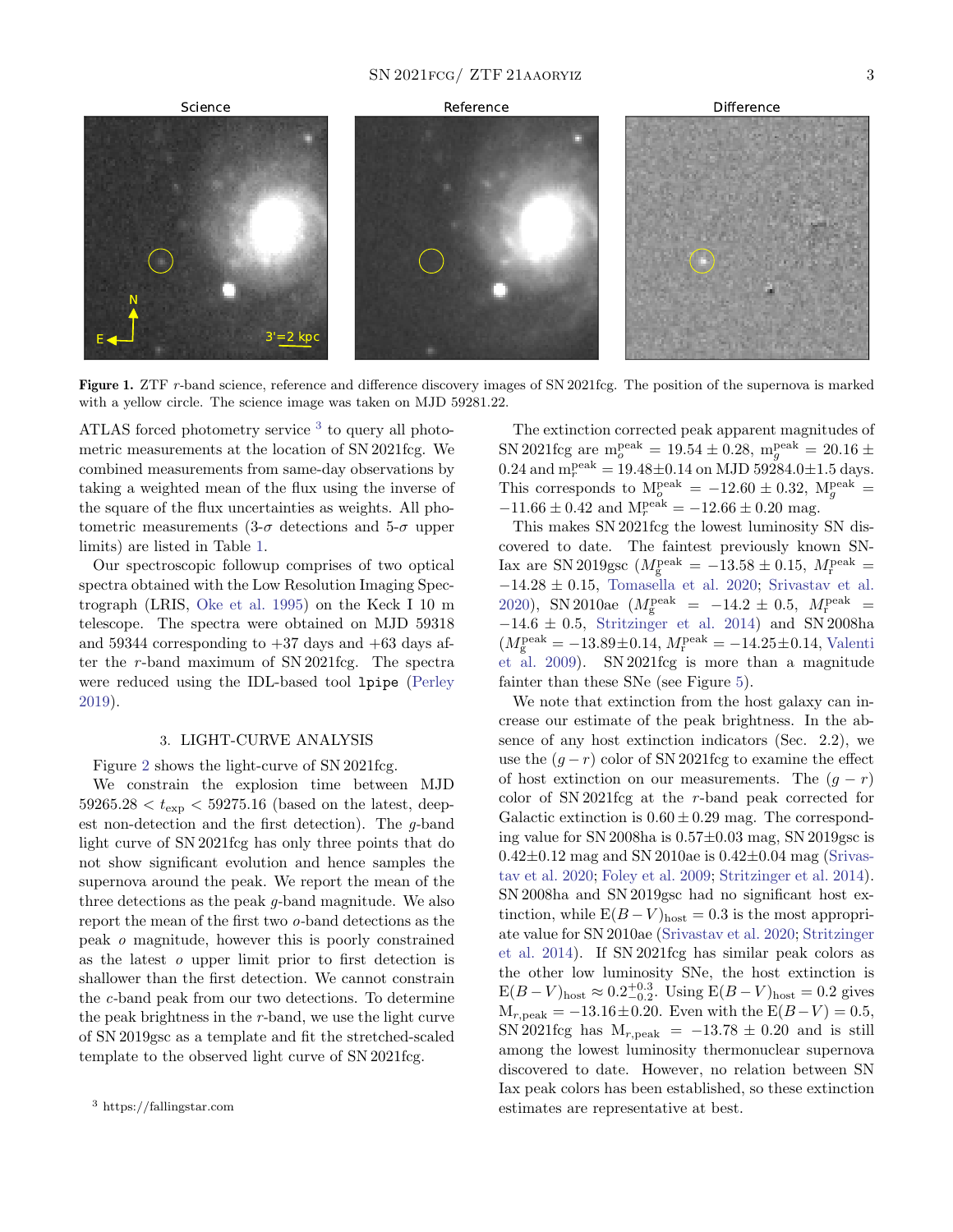<span id="page-3-0"></span>

| <b>MJD</b> | Phase <sup>a</sup> | $\mathfrak{g}$           | $\mathcal{r}$                     | i                                 | $\boldsymbol{c}$         | $\mathcal{O}$            | Instrument   |
|------------|--------------------|--------------------------|-----------------------------------|-----------------------------------|--------------------------|--------------------------|--------------|
| 59256.25   | $-27.7$            | > 20.77                  | > 20.90                           | $\overline{\phantom{0}}$          | $\overline{\phantom{0}}$ |                          | ${\sf ZTF}$  |
| 59265.28   | $-18.7$            | > 20.59                  | > 20.62                           | $\overline{\phantom{0}}$          |                          |                          | ZTF          |
| 59270.45   | $-13.5$            |                          | $\overline{\phantom{m}}$          | $\overline{\phantom{0}}$          | $\overline{\phantom{0}}$ | >19.27                   | <b>ATLAS</b> |
| 59275.16   | $-08.8$            | $20.58 \pm 0.23$         | >19.96                            | $\overline{\phantom{0}}$          | $\overline{\phantom{0}}$ |                          | ZTF          |
| 59276.61   | $-07.4$            | $\sim$ $-$               | $\overline{\phantom{m}}$          | $\overline{\phantom{m}}$          |                          | $19.63 \pm 0.24$         | <b>ATLAS</b> |
| 59278.25   | $-05.7$            | $20.25 \pm 0.22$         |                                   |                                   | $\overline{\phantom{0}}$ |                          | ZTF          |
| 59278.49   | $-05.5$            |                          |                                   | $\equiv$                          |                          | $19.79 \pm 0.31$         | <b>ATLAS</b> |
| 59281.22   | $-02.8$            |                          | $20.39 \pm 0.28$ 19.72 $\pm 0.08$ | $\overline{\phantom{0}}$          |                          | $\overline{\phantom{m}}$ | ZTF          |
| 59284.36   | $+00.4$            | $\equiv$                 |                                   | $\qquad \qquad -$                 | $20.30 \pm 0.22$         |                          | <b>ATLAS</b> |
| 59288.35   | $+04.3$            |                          |                                   | $\qquad \qquad -$                 | $20.75 \pm 0.23$         |                          | <b>ATLAS</b> |
| 59291.34   | $+07.3$            | $\equiv$                 | $20.10 \pm 0.12$                  |                                   |                          | $\overline{\phantom{m}}$ | ZTF          |
| 59293.23   | $+09.2$            | > 20.64                  | $20.35\pm0.22$                    | $\qquad \qquad -$                 | $\overline{\phantom{0}}$ |                          | ZTF          |
| 59296.26   | $+12.3$            | $\equiv$                 | $\overline{\phantom{m}}$          | $20.01 \pm 0.30$                  |                          |                          | <b>ZTF</b>   |
| 59302.31   | $+18.3$            |                          | $\overline{\phantom{0}}$          | $19.87 \pm 0.22$                  |                          |                          | ZTF          |
| 59304.32   | $+20.3$            |                          |                                   |                                   |                          | $20.47 \pm 0.31$         | <b>ATLAS</b> |
| 59306.14   | $+22.1$            |                          | $20.59 \pm 0.11$                  |                                   |                          |                          | <b>SEDM</b>  |
| 59307.16   | $+23.2$            | > 20.83                  |                                   |                                   |                          |                          | ZTF          |
| 59308.32   | $+24.3$            | $\equiv$                 | $\overline{\phantom{m}}$          | $20.39 \pm 0.24$                  |                          |                          | ZTF          |
| 59309.24   | $+25.2$            | $\equiv$                 | $20.79 \pm 0.30$                  | $\sim$                            |                          |                          | <b>ZTF</b>   |
| 59311.26   | $+27.3$            | $\overline{\phantom{m}}$ | $\overline{\phantom{m}}$          | $20.57 \pm 0.27$                  |                          |                          | <b>ZTF</b>   |
| 59315.18   | $+31.2$            | -                        |                                   | $20.81 \pm 0.30$                  |                          |                          | ZTF          |
| 59317.65   | $+33.7$            | $\overline{\phantom{0}}$ |                                   | $21.27 \pm 0.21$ $20.63 \pm 0.21$ | $\overline{\phantom{m}}$ |                          | <b>SEDM</b>  |
| 59366.88   | $+82.9$            | $\overline{\phantom{0}}$ | $22.84 \pm 0.12$                  | $\sim$                            |                          |                          | <b>NOT</b>   |

Table 1. Photometric measurements of SN 2021fcg ( $>$  3 $\sigma$  detections and  $5\sigma$  limits, data behind Figure [2\)](#page-4-1)

a : Phase is given in days since r-band peak.

The right panel of Figure [2](#page-4-1) shows the  $r$ -band photometric evolution of SN 2021fcg compared to other low luminosity SN Iax. The overall evolution of SN 2021 fcg is broadly consistent, albeit slightly slower than the other three SNe. However, the slow apparent evolution might be an effect of the epoch of peak brightness not being constrained accurately. We note that the r and *i*-band light curve flattened between  $+9$  days and  $+22$ days, a behaviour that is not seen for the other three SNe (Figure [2\)](#page-4-1). From  $+25$  d to  $+80$  d, the r-band light curve declined at a rate of  $\approx 0.04$  mag day<sup>-1</sup>.

## 3.1. Bolometric luminosity

We fit the photometric measurements with a blackbody function to derive the bolometric luminosity of the supernova. As our lightcurve sampling is sparse, we do not have contemporaneous multiband observations. We interpolate between the  $r$  and  $i$ -band detections using a Gaussian process with a radial basis function (RBF) kernel to generate synthetic measurements wherever necessary. The Gaussian process model was implemented using  $scikit-learn<sup>4</sup>$  $scikit-learn<sup>4</sup>$  $scikit-learn<sup>4</sup>$  We then fit a blackbody function to these measurements with a Markov Chain Monte Carlo (MCMC) analysis using the python package emcee [\(Foreman-Mackey et al.](#page-8-9) [2013\)](#page-8-9) to derive the effective temperatures, photospheric radii and bolometric luminosities. We note that the systematic uncertainties on our estimates are large as they are derived using data for only two filters. Additionally, we do not have any ultraviolet (UV) or near-infrared (NIR) photometric coverage. For SN2019gsc, [Srivastav et al.](#page-9-4) [\(2020\)](#page-9-4) estimated that the UV and NIR contribution increases the optical blackbody luminosity by a factor of  $\approx 1.5$ . Assuming a similar contribution for SN 2021fcg, we add a 50% systematic uncertainty to our luminosity estimates. We note that the late time spectra do not resemble a blackbody. However, we use simple blackbody estimates as the data available is limited.

Figure [3](#page-5-1) shows the evolution of the bolometric luminosity of SN 2021fcg compared to SN 2008ha, SN 2010ae and SN 2019gsc (taken from [Srivastav et al.](#page-9-4) [2020\)](#page-9-4). The

<span id="page-3-1"></span><sup>4</sup> https://scikit-learn.org/stable/modules/gaussian process.html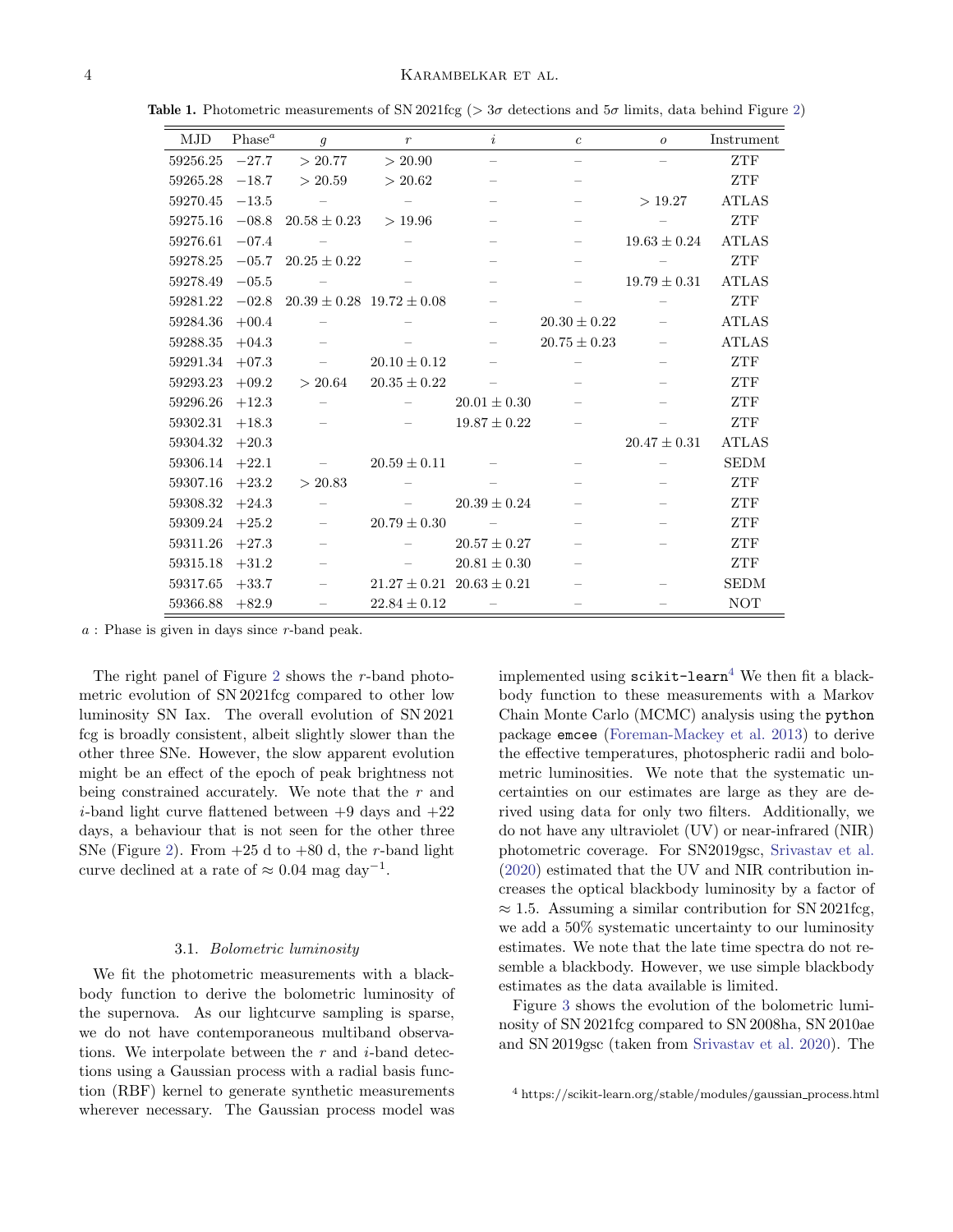

<span id="page-4-1"></span>Figure 2. Left : g, r, i, o and c band light curve of SN 2021fcg. The epochs of our spectroscopic observations are marked with a black vertical line. Right : Comparison of the r-band photometric evolution to other low luminosity SN Iax (SNe 2008ha, 2019gsc and 2010ae). In the first 12 days post maximum, the evolution of SN 2021fcg is similar to SNe 2010ae and 2019gsc, but slower than SN 2008ha. After 12 days, the evolution of SN 2021fcg slows down, with a possible plateau between 12 and 22 days. This plateau is also seen in the i-band measurements (left panel). Data for the comparison objects is taken from [Valenti et al.](#page-9-2) [\(2009\)](#page-9-2), [Stritzinger et al.](#page-9-24) [\(2015\)](#page-9-24) and [Srivastav et al.](#page-9-4) [\(2020\)](#page-9-4) respectively.

peak bolometric luminosity is  $2.5^{+1.5}_{-0.3} \times 10^{40}$  erg s<sup>-1</sup> which is  $\sim 3$  times lower than SN 2019gsc. We model the bolometric luminosity evolution using the relations from [Arnett](#page-8-10) [\(1982\)](#page-8-10) formulated as in [Valenti et al.](#page-9-25) [\(2008\)](#page-9-25). This model assumes that the light curve is powered by radioactive decay of  ${}^{56}$ Ni and  ${}^{56}$ Co in the ejecta. The ejecta are assumed to be spherically symmetric, homologously expanding and have constant opacity (see [Valenti](#page-9-25) [et al.](#page-9-25) [2008](#page-9-25) for additional details). Under these assumptions, the evolution of the bolometric luminosity can be described using three parameters – the total nickel mass  $M_{\text{Ni}}$ , the lightcurve timescale  $(\tau_M)$  and the explosion time  $(\tau_{\exp})$ . We use encee to estimate the best-fit parameters for SN 2021fcg. We derive a nickel mass of  $M_{\rm Ni} = 0.8_{-0.5}^{+0.4} \times 10^{-3}$   $M_{\odot}$ . This is lower than the nickel mass in SN 2019gsc  $(1.4 - 2.4 \times 10^{-3} \text{ M}_{\odot})$ , SN 2008ha  $(3 \times 10^{-3} \text{ M}_{\odot})$  and SN 2010ae  $(3-4 \times 10^{-3} \text{ M}_{\odot})$ , derived in [Srivastav et al.](#page-9-4) [2020\)](#page-9-4).

The total ejecta mass  $(M_{ei})$  can be derived using the relation  $M_{ej} = \frac{1}{2} \tau_M^2 \frac{\beta c v_{peak}}{k_{opt}}$  $\frac{cv_{\text{peak}}}{k_{\text{opt}}}$  [\(Valenti et al.](#page-9-25) [2008\)](#page-9-25), where  $\beta = 13.8, c$  is the speed of light,  $v_{\text{peak}}$  is the peak photospheric velocity and  $k_{opt}$  is the net opacity. We cannot estimate  $v_{\text{peak}}$  for SN 2021fcg as we do not have spectroscopic coverage near maximum light. We assume  $v_{\text{peak}} = 3500 \text{ km s}^{-1}$  and  $k_{\text{opt}} = 0.1 \text{ cm}^2 \text{g}^{-1}$ similar to SN 2019gsc [\(Srivastav et al.](#page-9-4) [2020\)](#page-9-4), we derive  $M_{\text{ei}} = 0.05 - 0.4$  M<sub> $\odot$ </sub>.

Finally, we note that for  $E(B-V) = 0.2$  and 0.5 respectively, the peak luminosity of SN 2021fcg is  $4.3^{+2.0}_{-0.6}$  ×  $10^{40} \text{erg s}^{-1}$  and  $1.1^{+3.0}_{-0.3} \times 10^{41}$  erg s<sup>-1</sup> respectively.

# 4. SPECTROSCOPIC EVOLUTION

<span id="page-4-0"></span>Figure [4](#page-6-0) shows the  $+37d$  and  $+63d$  (rest frame phase from peak) optical spectra of SN 2021fcg. Both spectra show characteristics of late-time SN Iax spectra and closely resemble similar phase spectra of SN 2008ha and SN 2019gsc [\(Valenti et al.](#page-9-2) [2009;](#page-9-2) [Tomasella et al.](#page-9-5) [2020\)](#page-9-5). We do not detect any hydrogen, helium or oxygen lines in our spectra that could be indicative of a nova. In the nebular phases, the calcium lines in SN 2021fcg have velocities of  $\approx 1500$  km s<sup>-1</sup> – much smaller than those measured for Ca-rich SNe ( $\approx$  5000 km s<sup>-1</sup> [De](#page-8-3) [et al.](#page-8-3) [2020\)](#page-8-3). Overall, our spectra strongly indicate that SN 2021fcg is a low luminosity SN Iax.

The +37d spectrum shows a slightly reddened continuum with several emission lines. The strongest emission features are the [Ca II] doublet and Ca II NIR triplet. Both of the [Ca II] doublet lines have a FWHM of  $\approx$ 1300 km s<sup>−</sup><sup>1</sup> (measured using Gaussian fits). We also detect a possible absorption feature for these lines at a velocity of  $-3500 \text{ km s}^{-1}$  (see Figure [4\)](#page-6-0). For the Ca II NIR triplet, the 8498 and 8548Å lines are blended together, with a FWHM of 1330 km  $s^{-1}$ . These lines also show a P-cygni profile with the emission maximum at  $\sim 1500 \text{ km s}^{-1}$ and the absorption minimum at  $-2500 \text{ km s}^{-1}$ . How-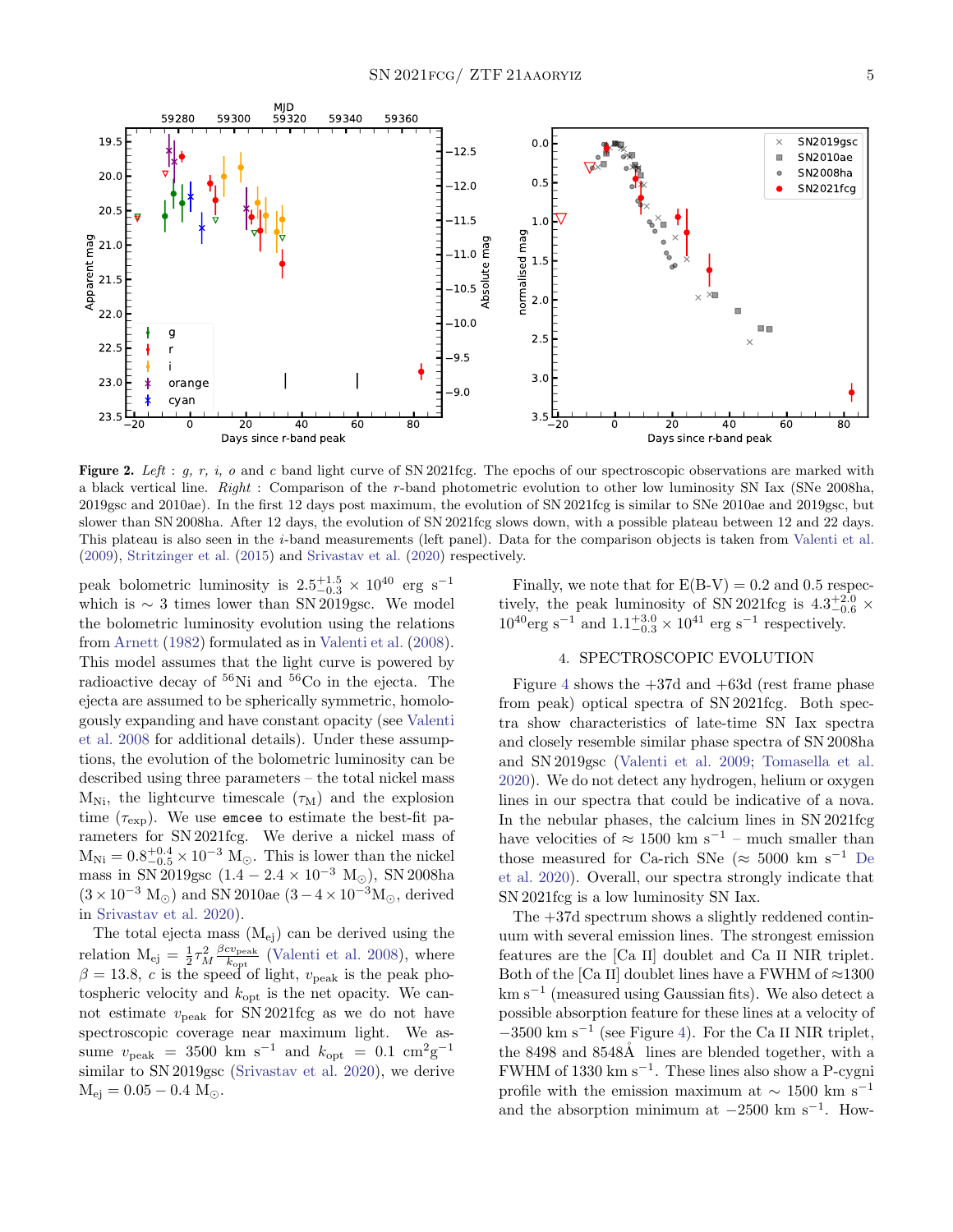

<span id="page-5-1"></span>Figure 3. Bolometric luminosity evolution (derived from blackbody fitting) of SN 2021fcg compared with the blackbody luminosities of SNe 2008ha, 2010ae and 2019gsc [\(Srivastav et al.](#page-9-4) [2020\)](#page-9-4). The peak luminosity of SN 2021fcg is smaller than the other low-luminosity SN Iax by a factor of ∼ 3. Also plotted are the theoretical bolometric luminosities of explosions from deflagration of a near-M<sub>ch</sub> white dwarf (dashed-brown line, [Kromer et al.](#page-9-6) [2015\)](#page-9-6) and the merger of a 1.1  $M_{\odot}$  CO and a 1.2  $M_{\odot}$  ONe white dwarf (solid blue line, [Kashyap et al.](#page-9-7) [2018\)](#page-9-7).

ever, the absorption is likely affected by blending from other absorption lines. For the  $8662$  Å line, only an emission component is detected with a FWHM of 2620 km s<sup>−</sup><sup>1</sup> . Similar features are also seen in the spectra of SN 2019gsc and SN 2008ha. The spectrum also shows strong Na I D emission with a P-cygni profile, although this absorption is also affected by blending. In addition, we detect several [Fe II] emission lines. We note that the O I emission is weak and no Ni or He features are detected.

The +63d spectrum is similar, with a very weak continuum. The [Ca II] doublet is the strongest emission feature with a FWHM of  $\approx 1000 \text{ km s}^{-1}$ . The Ca II NIR triplet is also detected in emission, with a FWHM of ≈1050 km s<sup>-1</sup> (8498 and 8548 Å) and 1850 km s<sup>-1</sup>  $(8662 \text{ Å})$ . Compared to the  $+37$  d spectrum, the Na I emission is very weak.

These spectral features and FWHM velocities are similar to those seen in other low-luminosity SN Iax. We also note that in both spectra, the peak wavelengths of the [Ca II] emission lines are blueshifted by  $\approx 100$  km  $s^{-1}$  with respect to the rest wavelength.

#### 5. DISCUSSION

<span id="page-5-0"></span>The extremely low luminosity of SN 2021fcg makes it a remarkable member of the class of thermonuclear supernovae. In Figure [5](#page-7-1) (left panel), we compare the peak absolute magnitude and decline rate of SN 2021fcg to other thermonuclear supernovae. While the peak absolute magnitude of SN 2021fcg is  $\approx$ 1.5 mag fainter than all other supernovae, its decline rate is not extreme  $(\Delta m_{15,r} = 0.7 \pm 0.3 \text{ mag})$ , and is similar to the other three low luminosity SN Iax.

# 5.1. What is the progenitor of SN 2021fcg?

The exact origin of SN Iax is debated, however it is generally accepted that they are associated with thermonuclear explosions of white dwarfs [\(Jha](#page-8-1) [2017\)](#page-8-1). In particular, models involving the deflagration of a near Chandrasekhar  $(M_{ch})$  accreting white dwarf that leaves behind a bound remnant have been able to reproduce some observed properties of SN Iax. Failed deflagrations of a near M<sub>ch</sub> CO white dwarf successfully explain several features of the luminous SN Iax [\(Jordan et al.](#page-8-11) [2012;](#page-8-11) [Kromer et al.](#page-9-26) [2013;](#page-9-26) [Fink et al.](#page-8-12) [2014\)](#page-8-12). However, this model cannot explain the lower luminosity 08ha-like explosions − the faintest supernova from the CO deflagration model has  $M_V = -16.8$  mag [\(Fink et al.](#page-8-12) [2014\)](#page-8-12).

[Kromer et al.](#page-9-6) [\(2015\)](#page-9-6) proposed that the low luminosity SN Iax could be deflagrations of hybrid CONe white dwarfs [\(Chen et al.](#page-8-13) [2014;](#page-8-13) [Denissenkov et al.](#page-8-14) [2015\)](#page-8-14). The presence of the ONe layer can quench the burning to suppress the amount of nickel produced. They simulated the deflagration of a 1.4  $M_{\odot}$  CONe white dwarf with five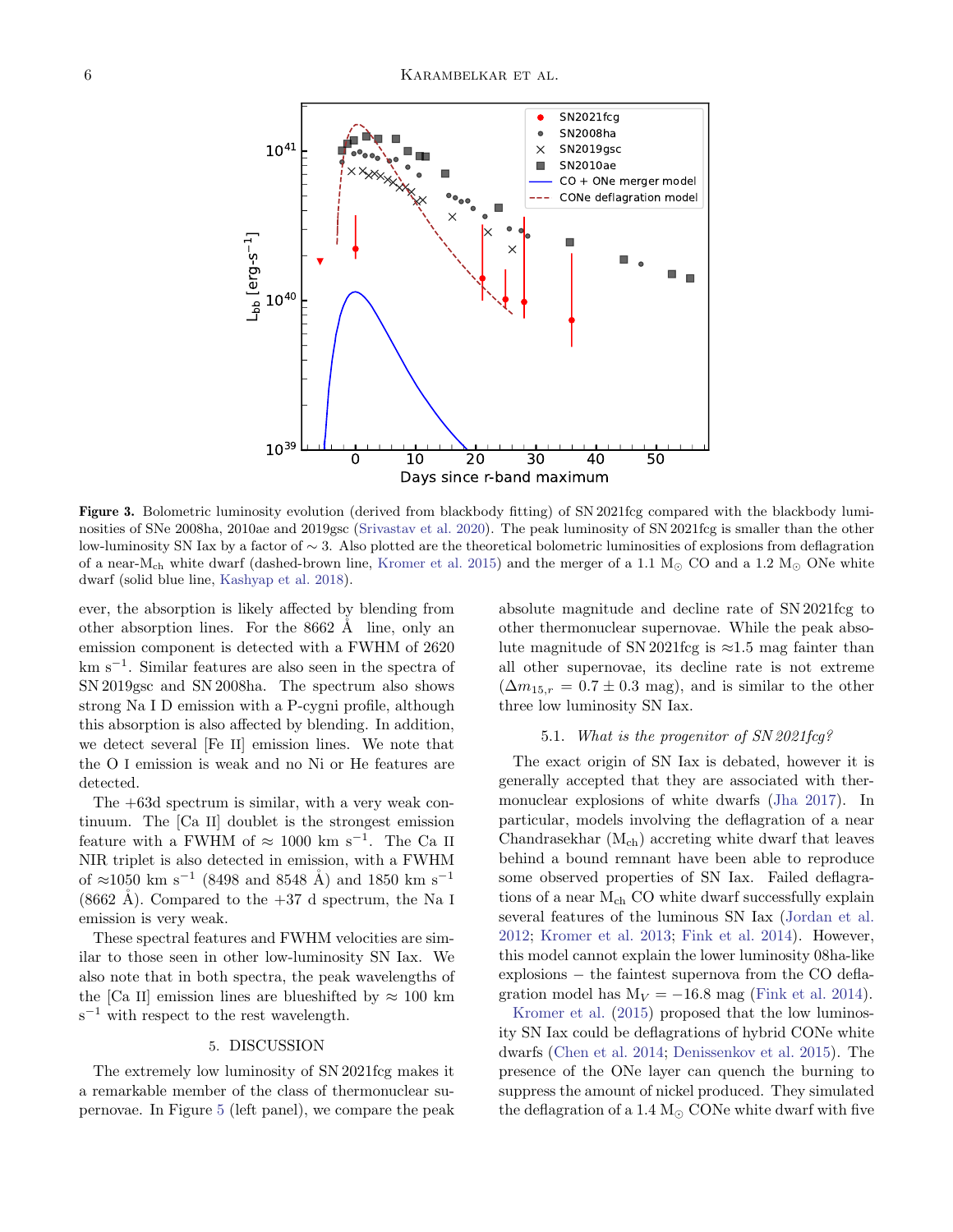

<span id="page-6-0"></span>Figure 4. Left : Late-time optical spectra of SN 2021fcg at  $+37d$  (blue) and  $+63d$  (red). Also plotted are similar phase spectra of SN 2008ha and SN 2019gsc (gray, taken from [Valenti et al.](#page-9-2) [2009;](#page-9-2) [Tomasella et al.](#page-9-5) [2020\)](#page-9-5). The spectra of SN 2021fcg closely resemble the spectra of the other low-luminosity SN Iax. Right: Zoom-in of the [CaII]  $(top)$  and CaII (bottom) emission lines. These are the strongest features in the spectra (37d : blue, 63d : red ). In both spectra, the peak wavelengths of [CaII] emission are blueshifted from the rest wavelengths (black dashed lines in top panel) by  $\approx 100 \text{ km-s}^{-1}$ .

ignition cores and found that this results in a low luminosity  $(M_V \approx -14.2)$  transient roughly consistent with SN 08ha, 10ae and 19gsc. However, they derive a total ejecta mass of  $0.014 M_{\odot}$  – an order of magnitude smaller than SN 08ha, 10ae and 19gsc. Consequently, the transient in their simulations evolves faster than these three SN (see Figure [3\)](#page-5-1).

SN 2021fcg is fainter than the CONe deflagration model by  $\approx 1.5$  mag. In order to explain the luminosity and timescale of SN 2021fcg as the outcome of a white dwarf deflagration, the nickel ejecta mass has to be lower by a factor of  $\sim$  3 and the total ejecta mass has to be at least 10 times larger than the value obtained by [Kromer et al.](#page-9-6) [\(2015\)](#page-9-6). It remains to be seen if lower number of ignition cores or a larger ONe mass than the one used by [Kromer et al.](#page-9-6) [\(2015\)](#page-9-6) can reduce the nickel yield enough to explain the low luminosity of SN 2021fcg. However, a lower total ejecta mass will make the transient even faster evolving and inconsistent with the slow decline rate of SN 2021fcg. SN 2021fcg is thus a challenge to the existing picture of hybrid white dwarf deflagration and warrants further investigation of this channel.

An alternative picture for formation of low luminosity SNe Iax is the double-degenerate scenario. [Kashyap](#page-9-7) [et al.](#page-9-7) [\(2018\)](#page-9-7) showed that the merger of a CO and ONe white dwarf yields a failed detonation of the ONe core producing small amounts of ejecta. This gives rise to a very faint, rapidly evolving transient. They modeled the merger of a 1.1  $M_{\odot}$  CO and a 1.2  $M_{\odot}$  ONe white dwarf and derive a very low nickel yield  $(5.7 \times 10^{-4} \text{ M}_\odot)$ . The resulting transient has peak  $M_V = -11.3$ , an ejecta velocity of  $\sim$  4000 km s<sup>-1</sup> and a total ejecta mass of  $\sim 0.08$  M<sub> $\odot$ </sub>.

The observed luminosity of SN 2021fcg is  $\sim$  3 times brighter than that predicted by [Kashyap et al.](#page-9-7) [\(2018\)](#page-9-7) (see Figure [3\)](#page-5-1), while the nickel and total ejecta masses are roughly consistent with their estimates. The doubledegenerate channel is thus a promising model to explain SN 2021fcg, as a merger involving a more massive ONe white dwarf could give a brighter and longer lived transient than the one modelled in [Kashyap et al.](#page-9-7) [\(2018\)](#page-9-7). However, the requirement of a more massive ONe white dwarf may decrease the expected rate of such explosions. Additional studies of this model are necessary to test its viability as the progenitor of SN 2021fcg. In this channel, the remnant is a kicked super-Chandrasekhar star with an ONe core embedded in the nebulosity of the SN ejecta. Recently, [Oskinova et al.](#page-9-27) [\(2020\)](#page-9-27) identified a candidate super- $M_{ch}$  remnant at the center of the neb-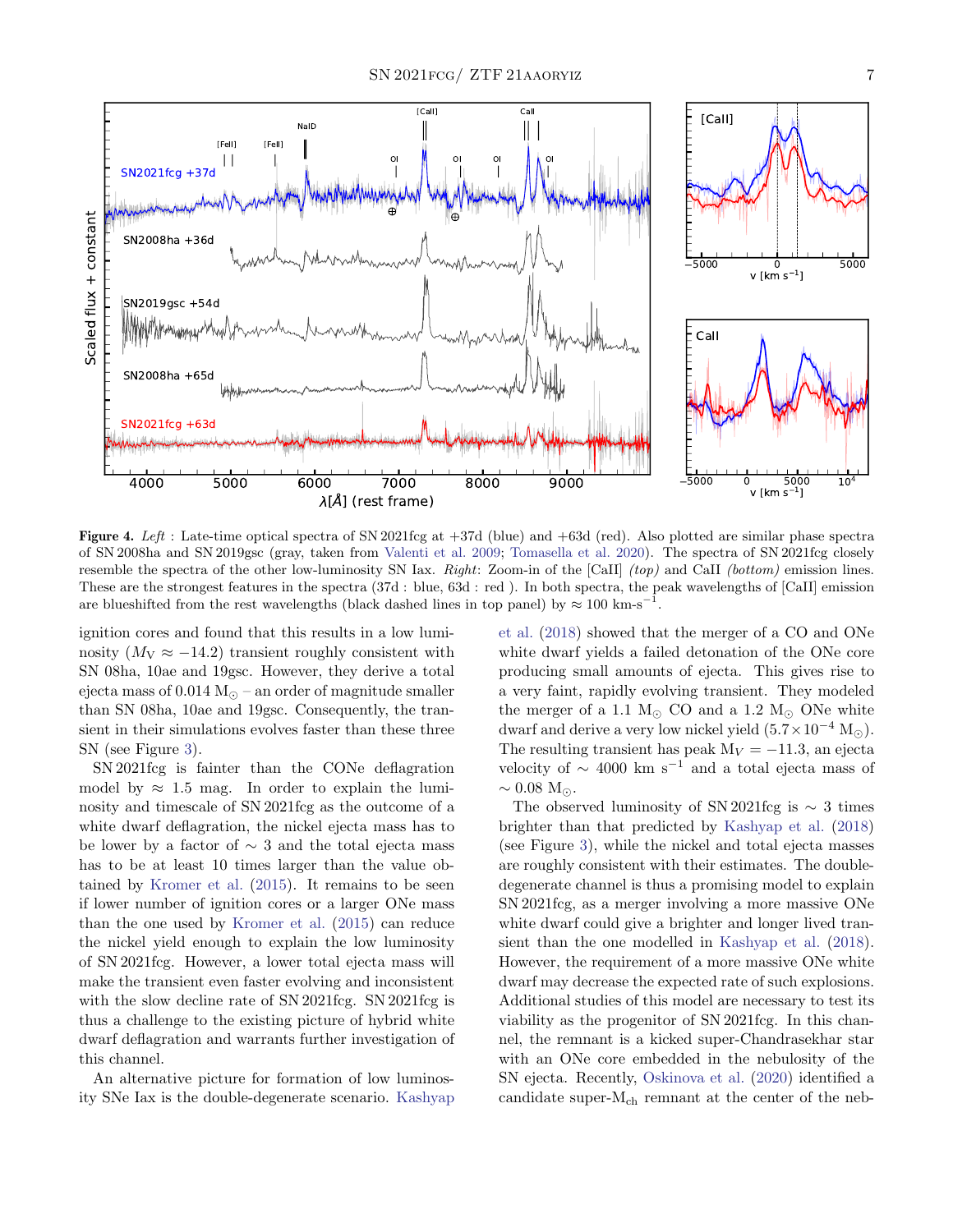

<span id="page-7-1"></span>Figure 5. Left: Peak r-band absolute magnitudes against r-band decline rates ( $\Delta m_{15}$ ) of thermonuclear supernovae. SN 2021fcg (blue star) is the least luminous thermonuclear SN discovered to date. We also plot the values for normal SNe Ia (black circles, [Yao et al.](#page-9-28) [2019\)](#page-9-28), the peculiar SNe Ia 1991bg [\(Filippenko et al.](#page-8-15) [1992\)](#page-8-15), 1991T [\(Lira et al.](#page-9-29) [1998\)](#page-9-29), 2009dc [\(Taubenberger et al.](#page-9-30) [2011\)](#page-9-30), 2010x [\(Kasliwal et al.](#page-9-31) [2010\)](#page-9-31) and 2002bj [\(Poznanski et al.](#page-9-32) [2010\)](#page-9-32) (purple circles), calcium-rich gap transients (red circles, [De et al.](#page-8-3) [2020\)](#page-8-3), 02es-like transients (orange circles, [White et al.](#page-9-33) [2015\)](#page-9-33), SNe Iax (blue circles, [Magee et al.](#page-9-34) [2016;](#page-9-34) [Foley et al.](#page-8-0) [2013;](#page-8-0) [Srivastav et al.](#page-9-4) [2020\)](#page-9-4). We use the Tully Fisher distance modulus for SN 2021fcg, while we use  $H_0 = 73 \text{ km s}^{-1} \text{ Mpc}^{-1}$  for all other SNe.

Right: A histogram of peak SN Iax absolute magnitudes together with the predictions of existing progenitor models. The bright  $(M_r < -16.8$  mag) SN Iax are consistent with simulations of deflagrations of near M<sub>ch</sub> CO white dwarfs (orange region, [Fink](#page-8-12) [et al.](#page-8-12) [2014\)](#page-8-12). The lower luminosity 08ha-like SNe are consistent with the simulation of a deflagration of hybrid CONe white dwarf (green line, [Kromer et al.](#page-9-6) [2015\)](#page-9-6). SN 2021fcg is even fainter, and it is unclear if it could be explained by different initial conditions of the CONe WD deflagration. A promising alternative is the double degenerate model involving the merger of a 1.1  $M_{\odot}$  CO and 1.2  $M_{\odot}$  ONe white dwarf. A more massive ONe white dwarf could give rise to more luminous transients such as SN 2021fcg.

ula IRAS00500+6713. They posit that this source is the remnant of a SN Iax resulting from an ONe and CO white dwarf merger. If SN 2021fcg is the result of a white dwarf merger, the remnant would be a similar super-Mch star that will eventually end its life as an electron-capture SN.

In any of these scenarios, the surviving bound remnant can drive winds from its surface through delayed radioactive decay [\(Shen & Schwab](#page-9-35) [2017\)](#page-9-35). These winds can be the dominant source of luminosity at late times  $(\approx 1$  year post explosion) lasting for at least a decade. Recent Hubble Space Telescope (HST) observations of SN 2012Z revealed an excess in its late-time luminosity that could be a result of remnant-driven winds [\(McCully](#page-9-36) [et al.](#page-9-36) [2021\)](#page-9-36). Late time HST observations of SN 2021fcg will be valuable in probing the nature of its bound remnant.

We summarize these possible formation scenarios in the right panel of Figure [5.](#page-7-1) Additional scenarios that do not invoke a white dwarf have also been proposed to explain other low luminosity SNe Iax. For example, [Valenti et al.](#page-9-2) [\(2009\)](#page-9-2) note that SN 2008ha has similarities with models of low luminosity core-collapse SN such as a fallback massive star SN [\(Moriya et al.](#page-9-9) [2010\)](#page-9-9) or an ultrastripped electron-capture SN [\(Pumo et al.](#page-9-8) [2009\)](#page-9-8). NIR spectra can help distinguish between a thermonuclear and core-collapse origin for these supernovae [\(Stritzinger](#page-9-24) [et al.](#page-9-24) [2015\)](#page-9-24).

#### 6. CONCLUSIONS

<span id="page-7-0"></span>We have presented optical photometry and late-time optical spectroscopy for SN 2021fcg – the lowest luminosity SN-like transient discovered to date. The photometric and spectroscopic evolution of SN 2021fcg closely resembles low luminosity SN Iax such as SN 2008ha, SN 2010ae and SN 2019gsc. SN 2021fcg has  $M_r$  =  $-12.66\pm0.20$  mag and is the faintest of the faint SN Iax, fainter than the other members by more than a magnitude. The lower luminosity, lower nickel ejecta mass and slightly slower photometric evolution of SN 2021fcg represent a challenge to theoretical models of low luminosity SN Iax. Existing hybrid CONe white dwarfs deflagration models are overluminous by a factor of ∼ 3.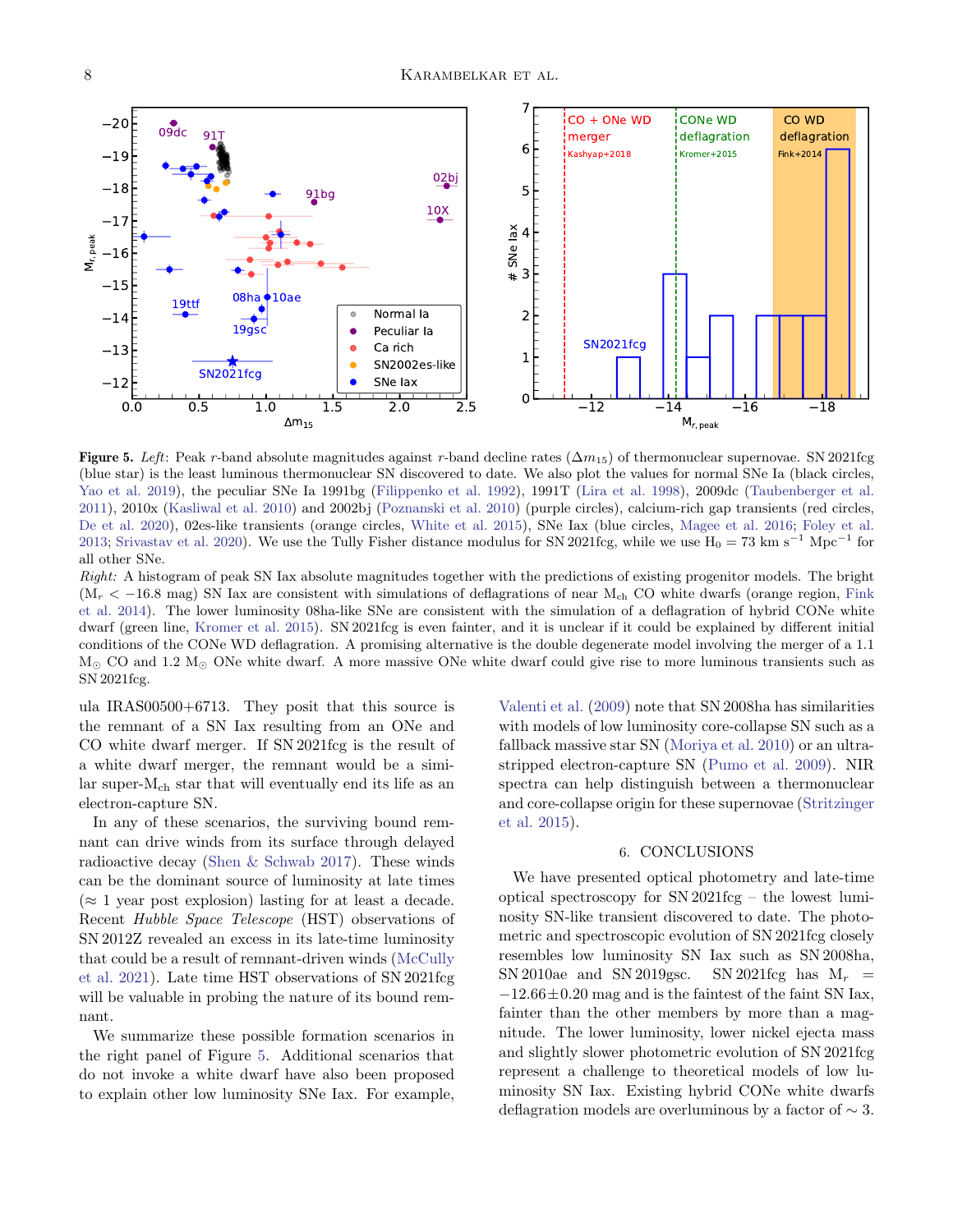A double degenerate scenario in which the SN is an outcome of a CO and ONe white dwarf merger is a promising model. Formation channels that involve a core-collapse origin are also plausible, but unlikely.

Additional observations of SNe Iax with extremely low luminosities ( $M \approx -12.5$  mag) are required to identify the explosion mechanisms of these mysterious transients. ZTF can detect these SNe to a distance of  $\approx 40$  Mpc. The Vera Rubin Observatory (VRO, Ivezić et al. [2019\)](#page-8-16) will significantly increase the discovery distance to  $\approx 275$ Mpc. However, given the fast evolution of these transients, rapid followup observations will be required to derive useful insights about them. An experiment similar to the Census of the Local Universe [\(De et al.](#page-8-3) [2020\)](#page-8-3) that keeps track of VRO transients in catalogued galaxies will be instrumental in discovering such low luminosity SNe.

#### 7. ACKNOWLEDGEMENTS

We thank the anonymous reviewer for comments that helped improve the paper. We thank Harsh Kumar, Varun Bhalerao and G.C. Anupama for photometric ob-servations with the GROWTH-India telescope <sup>[5](#page-8-17)</sup>. This paper is based on observations obtained with the Samuel Oschin Telescope 48-inch and the 60-inch Telescope at the Palomar Observatory as part of the Zwicky Transient Facility project. ZTF is supported by the National Science Foundation under Grant No. AST-2034437 and a collaboration including Caltech, IPAC, the Weizmann Institute for Science, the Oskar Klein Center at Stockholm University, the University of Maryland, Deutsches Elektronen-Synchrotron and Humboldt University, the TANGO Consortium of Taiwan, the University of Wisconsin at Milwaukee, Trinity College Dublin, Lawrence Livermore National Laboratories, and IN2P3, France. Operations are conducted by COO, IPAC, and UW. SED Machine is based upon work supported by the National Science Foundation under Grant No. 1106171. This work is also based on observations made with the Nordic Optical Telescope, owned in collaboration by the University of Turku and Aarhus University, and operated jointly by Aarhus University, the University of Turku and the University of Oslo, representing Denmark, Finland and Norway, the University of Iceland and Stockholm University at the Observatorio del Roque de los Muchachos, La Palma, Spain, of the Instituto de Astrofisica de Canarias. SED Machine is based upon work supported by the National Science Foundation under Grant No. 1106171. The ZTF forced photometry service was funded under the Heising-Simons Foundation grant 12540303 (PI: Graham). KM is funded by the EU H2020 ERC grant no. 758638. SS and ECK acknowledge support from the G.R.E.A.T research environment, funded by Vetenskapsrådet, the Swedish Research Council, project number 2016-06012. ECK acknowledges support from The Wenner-Gren Foundations. MR has received funding from the European Research Council (ERC) under the European Union's Horizon 2020 research and innovation programme (grant agreement 759194 - USNAC)

#### REFERENCES

- <span id="page-8-10"></span>Arnett, W. D. 1982, ApJ, 253, 785
- <span id="page-8-4"></span>Bellm, E. C., Kulkarni, S. R., Graham, M. J., et al. 2019, PASP, 131, 018002
- <span id="page-8-8"></span>Blagorodnova, N., Neill, J. D., Walters, R., et al. 2018, PASP, 130, 035003
- <span id="page-8-13"></span>Chen, M. C., Herwig, F., Denissenkov, P. A., & Paxton, B. 2014, MNRAS, 440, 1274
- <span id="page-8-3"></span>De, K., Kasliwal, M. M., Tzanidakis, A., et al. 2020, ApJ, 905, 58
- <span id="page-8-6"></span>Dekany, R., Smith, R. M., Riddle, R., et al. 2020, PASP, 132, 038001
- <span id="page-8-14"></span>Denissenkov, P. A., Truran, J. W., Herwig, F., et al. 2015, MNRAS, 447, 2696
- <span id="page-8-7"></span>Duev, D. A., Mahabal, A., Masci, F. J., et al. 2019, Monthly Notices of the Royal Astronomical Society, 489, 3582
- <span id="page-8-15"></span>Filippenko, A. V., Richmond, M. W., Branch, D., et al. 1992, AJ, 104, 1543
- <span id="page-8-12"></span>Fink, M., Kromer, M., Seitenzahl, I. R., et al. 2014, MNRAS, 438, 1762
- <span id="page-8-2"></span>Foley, R. J., Chornock, R., Filippenko, A. V., et al. 2009, AJ, 138, 376
- <span id="page-8-0"></span>Foley, R. J., Challis, P. J., Chornock, R., et al. 2013, ApJ, 767, 57
- <span id="page-8-9"></span>Foreman-Mackey, D., Hogg, D. W., Lang, D., & Goodman, J. 2013, PASP, 125, 306
- <span id="page-8-5"></span>Graham, M. J., Kulkarni, S. R., Bellm, E. C., et al. 2019, PASP, 131, 078001
- <span id="page-8-16"></span>Ivezić, Ž., Kahn, S. M., Tyson, J. A., et al. 2019, ApJ, 873, 111
- <span id="page-8-1"></span>Jha, S. W. 2017, Type Iax Supernovae, ed. A. W. Alsabti & P. Murdin, 375
- <span id="page-8-11"></span>Jordan, George C., I., Perets, H. B., Fisher, R. T., & van Rossum, D. R. 2012, ApJ, 761, L23

<span id="page-8-17"></span><sup>5</sup> https://sites.google.com/view/growthindia/